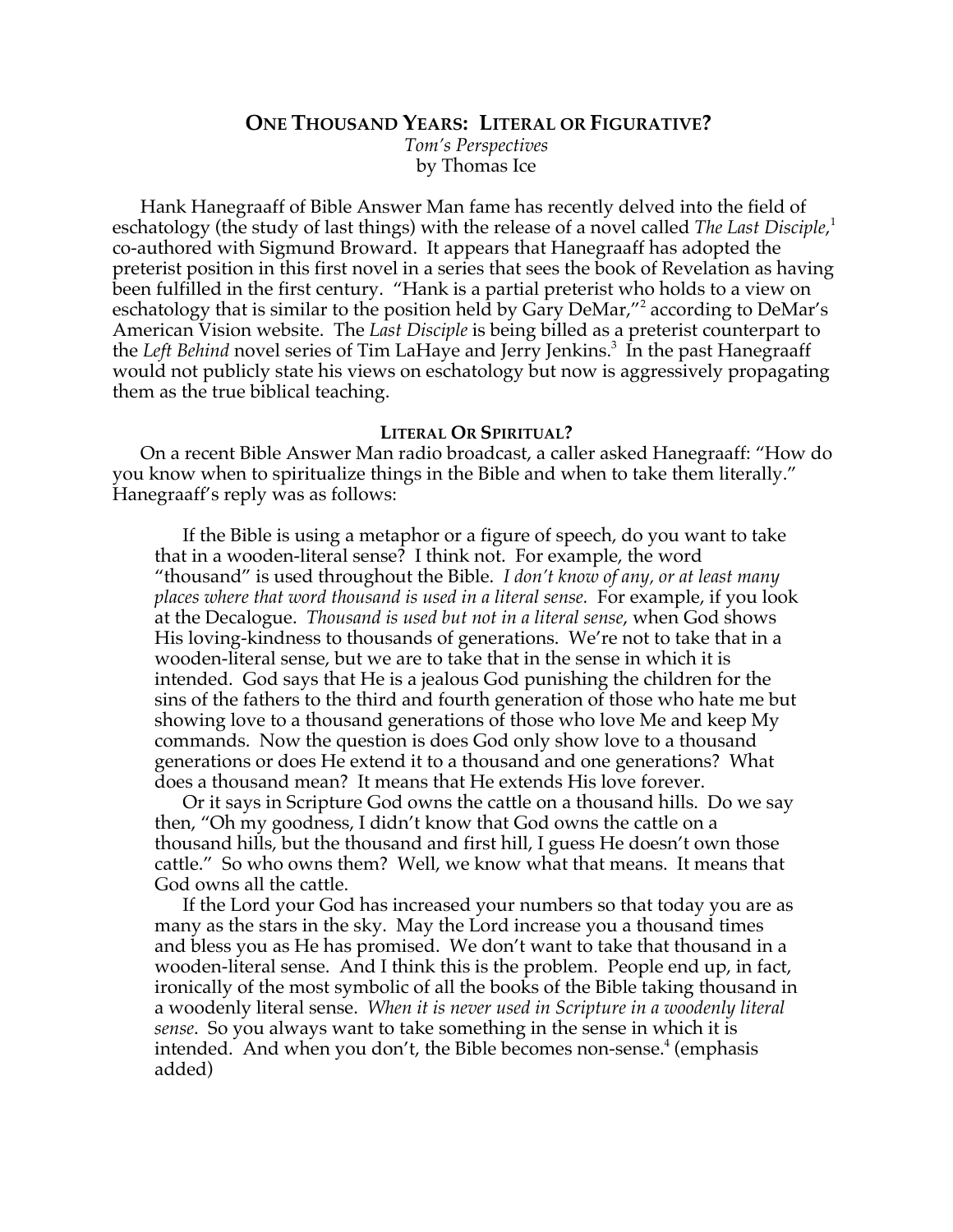Hanegraaff says that the word "thousand" is rarely used in a literal sense throughout the Bible. I am not sure of which Bible he has studied, because when I looked up the word "thousand" it was used at least 531 times in the Old and New Testaments. In the Old Testament the Hebrew word for a thousand is *'elep* and it occurs 497 times. In the New Testament the Greek words are *chilia* and *chiliades*, which occur 34 times. $^5$  While there are a few examples of a non-literal use of "thousand," and some instances that could be disputed, it is safe to say that almost all uses of this word carry a literal value, contra Hanegraaff.

# **EXEGETICAL ESCHATOLOGY?**

Hanegraaff claims that his approach to Bible prophecy is "based upon a methodology called exegetical eschatology."6 Hanegraaff explains: "I coined the phrase 'exegetical eschatology' to underscore the fact that above all else I am deeply committed to a proper method of biblical interpretation rather than to any particular model of eschatology."7 It is common today to stress method over outcome, but nevertheless, Hanegraaff does conclude that the Book of Revelation was primarily fulfilled in the first century of Christianity. Such a view is known as preterism.

Hanegraaff contrasts his "exegetical" approach with wooden literalism. He characterizes the *Left Behind* eschatology as the product of wooden literalism. Why does Hanegraaff frame the contrast by using the extreme and pejorative term "wooden literalism," instead of the more accurate portrayal of "literal'? Is it because he wants to plant in the listener's mind, through dishonesty in labeling, that a literal understanding of a thousand years in Revelation 20 is somehow an extreme view? Hanegraaff used the occasion of the call, not to go to Revelation 20 and demonstrate exegetically within the context why a thousand years is symbolic rather than literal. Instead of demonstrating an exegetical approach in his answer, as he boasts is his method, he argued from other biblical texts that "thousand" should be taken symbolically. By not dealing with the context of Revelation 20, Hanegraaff did not arrive at his view through exegesis. He merely transfers into Revelation 20 an interpretation he had already arrived at without ever examining the text he had referenced. On this occasion Hanegraaff failed to live up to his self-proclaimed label of "exegetical eschatology," rather he provides an example of "eisegetical eschatology."8

# **THE CATTLE ON A THOUSAND HILLS**

Hanegraaff is correct to note that Psalm 50:10 means that "God owns all the cattle."<sup>9</sup> How do we know that "thousand" in Psalm 50:10 is figurative? We know because the context supports a figurative understanding. In Hebrew poetry it is common to have two lines juxtaposed to each other. This is the Psalm 50:10 which says, "For every beast of the forest is Mine, The cattle on a thousand hills." The first line states that God owns all beasts. The second line gives an example (cattle) of all the beast of the forest belonging to God. Thus, the context supports in this instance a figurative use of "thousand." The next line (Psalm 50:11) continues in the same vein: "I know every bird of the mountains, and everything that moves in the field is Mine." Does God only know the birds or the mountains and not those of the valleys? In this verse the Psalmist goes from the specific to the general. It would make sense from this passage to conclude that God owns all. However, this passage is not an example of a figurative use of a thousand years.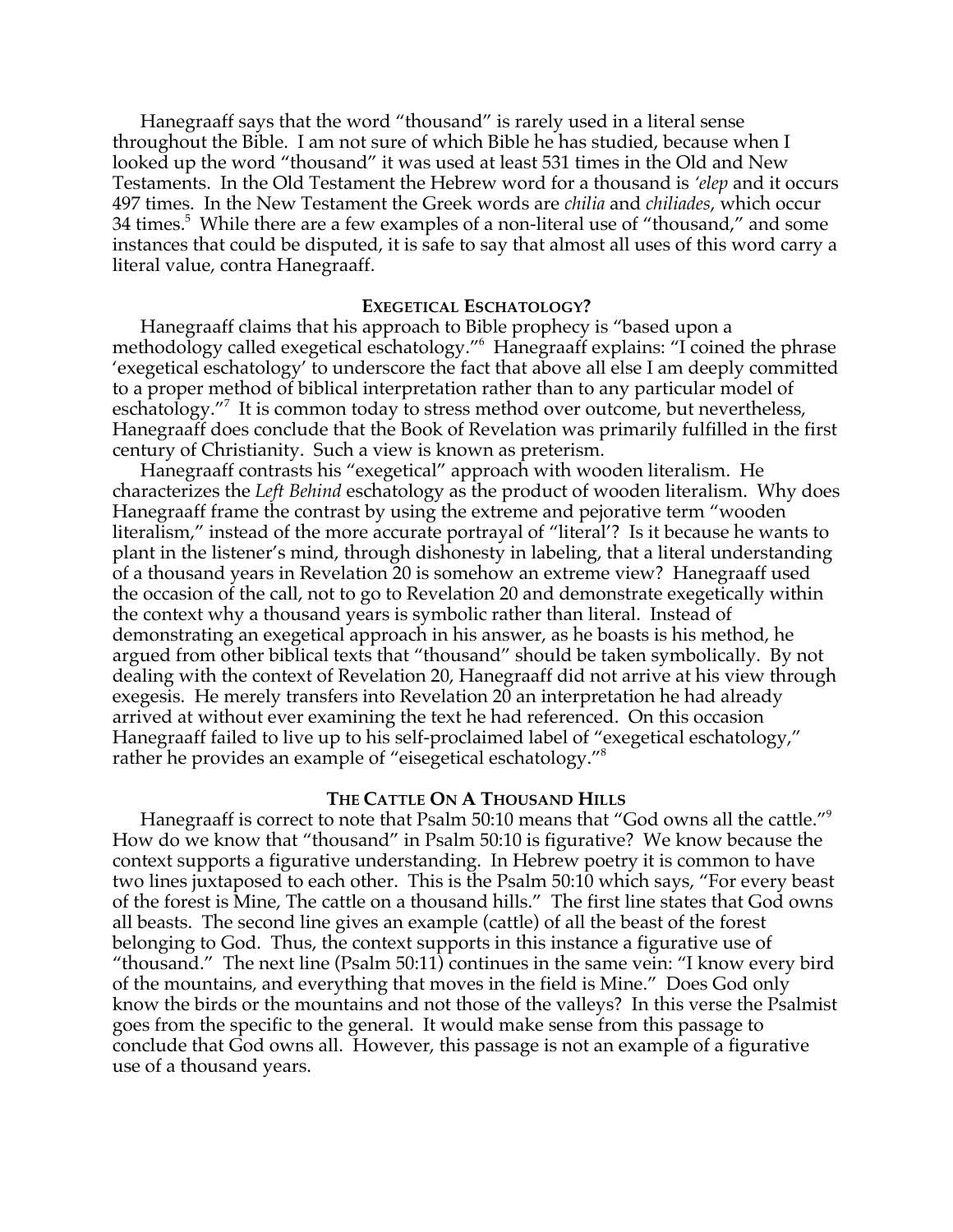### **THOUSAND IN THE DECALOGUE**

"If you look at the Decalogue," declares Hanegraaff, "*Thousand is used but not in a literal sense*, when God shows His loving-kindness to thousands of generations."<sup>10</sup> (emphasis added) By my count, "thousand" is used 120 times in the first five books of the Bible in the Hebrew text. Most of these instances are literal uses of the word "thousand." Exodus 20:6 and Deuteronomy 5:10 include the statement noted by Hanegraaff. First, these two instances both use the plural "thousands," unlike the singular use in Revelation 20. A singular "thousand" is found in Deuteronomy 7:9. Second, I agree that a figurative meaning is most likely intended in these passages. "Thousand/s" appears to be used in these contexts to refer to an indefinite amount. The reason a figurative understanding is possible in these texts are due to the contextual factors found in these verses. Third, none of these three instances use the word "thousand" with a number, such as one thousand, two thousand, etc. In order to have relevance to assist us in understanding the thousand years in Revelation 20, Hanegraaff would need to find examples of the figurative use of years.

#### **CONTEXT IS KING**

Outside of the six occurrences in Revelation 20, the term "a thousand years" is only used twice (Ps. 90:4; 2 Pet. 3:8). In both instances they require a literal used of a thousand years. "The idea of 2 Peter 3:8, which is an amplification of Psalm 90:4, is that the delay of a (literal) thousand years may well seem like a (literal) day against the backdrop of eternity," notes Matthew Waymeyer.<sup>11</sup> Thus, there is no lexical basis, outside of Revelation 20, that would support a figurative reading of the thousand years in the Apocalypse, as asserted by Hanegraaff.

In spite of the semantic range of a word when used in various contexts, a word or term can only have a single meaning in a given context. Context limits the possible meaning of a word to a single meaning. This is why any good exegete knows that a suggested meaning for a word lives or dies on whether it fits the context in which it appears. For example, there are dozens of nuances for the word "run." "She has a run in her stocking." "He scored the winning run." "Run to the store." "There is a run of salmon." In spite of many possible meanings of the word "run," we do not have a hard time understanding how the word is used when it appears in a specific context. The same is true in the Bible. The context is the deciding factor for determining how a word is used.

It is interesting to observe that Hanegraaff went to a couple of the few examples of the figurative use of "thousand" found in the Bible and argued from those instances. He never went directly to instances of a thousand in Revelation 20 and attempted to make his case from that context, yet, the issue to which he spoke was concerning the meaning of a thousand years in Revelation 20. Instead of demonstrating to the caller an example of "exegetical eschatology," Hanegraaff provides a example of an "exegetical fallacy." This is example of the hermeneutical error termed by Barr as "illegitimate totality transfer."<sup>12</sup> While totally ignoring contextual uses, Hanegraaff seeks to establish his own context for a thousand years. Hanegraaff creates this error by attempting to establish the meaning of a thousand from its use in other passages and then illegitimately transfers a foreign meaning into Revelation 20, without support from the immediate context. So much for "exegetical eschatology!"